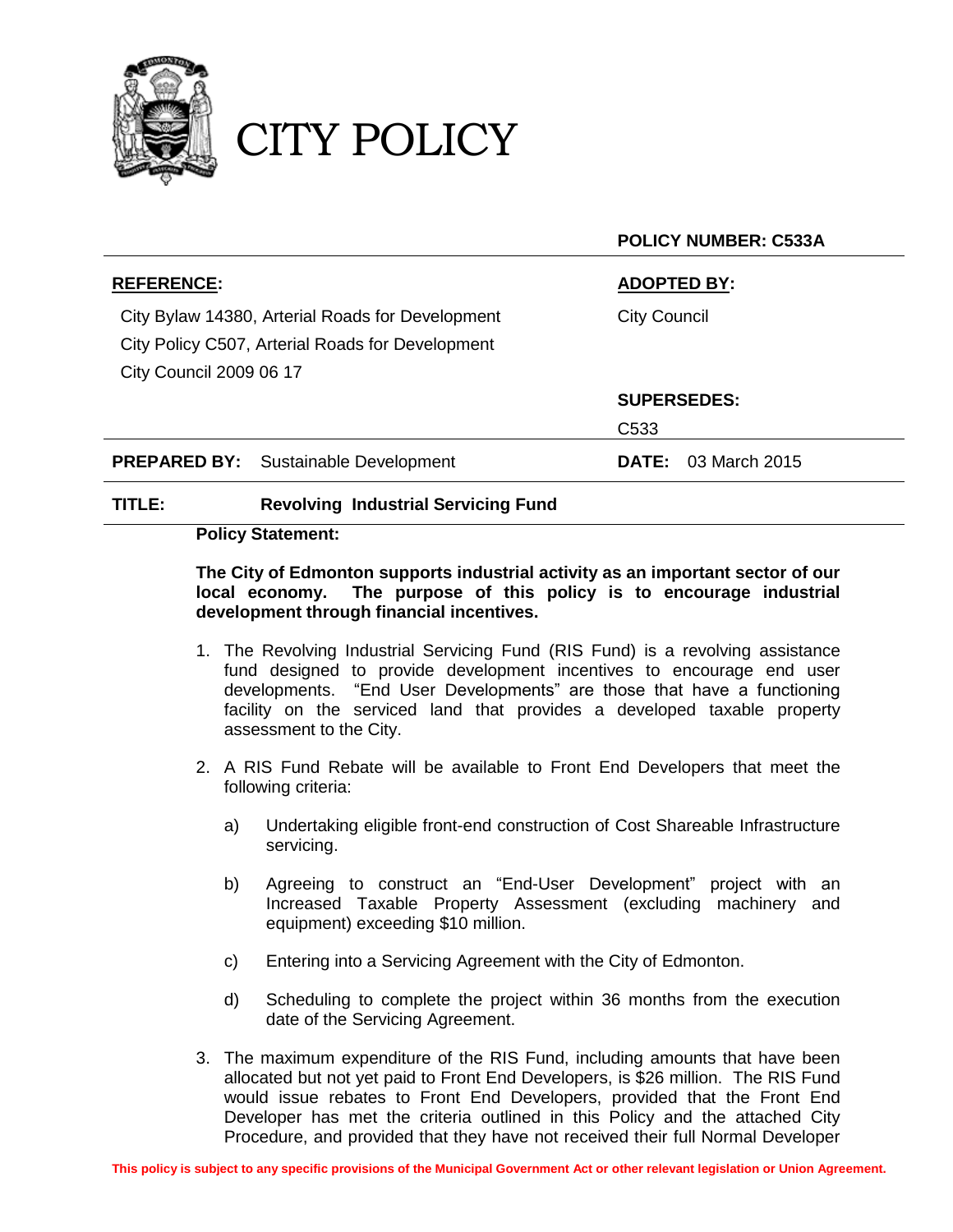

# CITY POLICY

Rebates from Subsequent Developers.

- 4. After a RIS Fund Rebate has been paid to a Front End Developer, recoveries from Subsequent Developers will be allocated proportionately to the City and the Front End Developer based on: (i) the amount of the RIS Fund Rebate and (ii) the amount of remaining Normal Developer Rebates that the Front End Developer is yet to receive. The City's portion will be used firstly to repay any outstanding principal and interest costs, and secondly to build the RIS Fund to the \$26 million limit.
- 5. Repayment of any amounts advanced as RIS Fund Rebates by the City will come from:
	- a. Subsequent Developers; and
	- b. An amount equivalent to 50% of the Total Incremental Tax Revenue for the Development Lands.
- 6. When the City has recovered all RIS Fund Rebates, any further recoveries shall be deposited into an interest bearing reserve account for future RIS Fund Rebates until the RIS Fund reserve account reaches a maximum limit of \$26 million.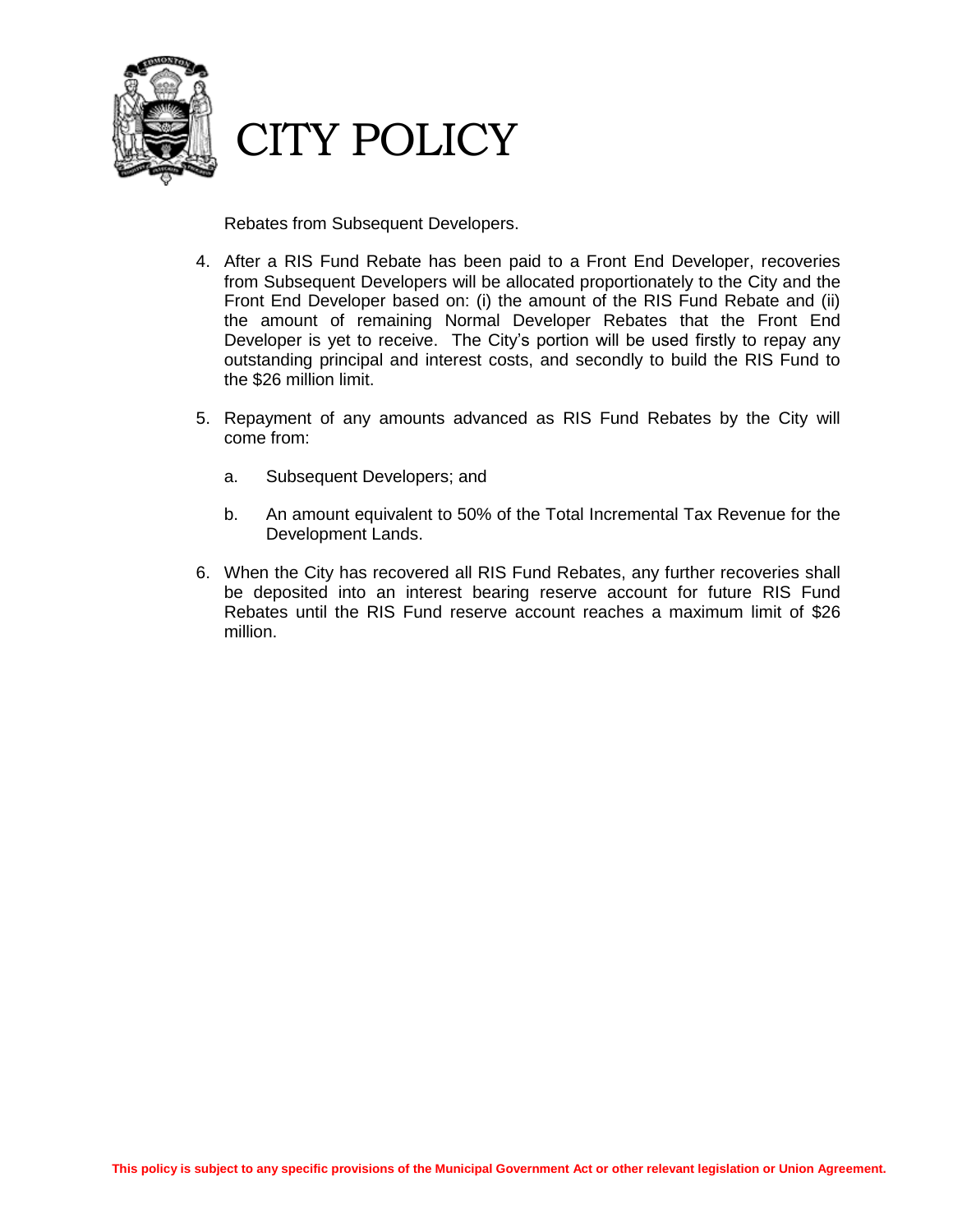

**POLICY NUMBER: C533A**

**AUTHORITY:** City Council **EFFECTIVE DATE:** 03 March 2015

## **TITLE: Revolving Industrial Servicing Fund**

**PAGE: Page 1 of 17**

#### **1. DEFINITIONS**

- 1.01 ARA: is an arterial roadway assessment by the City of Edmonton in accordance with Bylaw 14380 as amended.
- 1.02 Boundary Costs: are approved costs for infrastructure which is constructed to benefit the Front End Developer's lands and adjacent lands identified in the Servicing Agreement. Boundary Costs must be valid boundary costs approved by the City's Sustainable Development Department.
- 1.03 CCC: is the Construction Completion Certificate as referred to in the City's standard Servicing Agreement.
- 1.04 City Assessor: is the City Assessor or their delegate as defined under the Municipal Government Act.
- 1.05 Cost Shareable Infrastructure: is infrastructure constructed by a developer that provides excess capacity for subsequent developments. Cost Shareable Infrastructure is cost shared proportionately by all developers in a determined benefiting area.
- 1.06 Development Lands: are all of the Front End Developer's lands being serviced under the Servicing Agreement. The Development Lands contain not only:
	- a) the lot(s) on which the End User Development is located; and
	- b) any additional lands being serviced that qualify for additional RIS Fund Rebates under the Additional Land Servicing Incentive outlined in Article 9;

but also includeany other lands being serviced under the Servicing Agreement that do not qualify for RIS Fund Rebates.

1.07 End User Development: is a development project that has a functional facility on the serviced land that provides a developed property tax assessment to the City. End User Development can mean more than one facility, provided that they are all constructed under the terms of the same Servicing Agreement.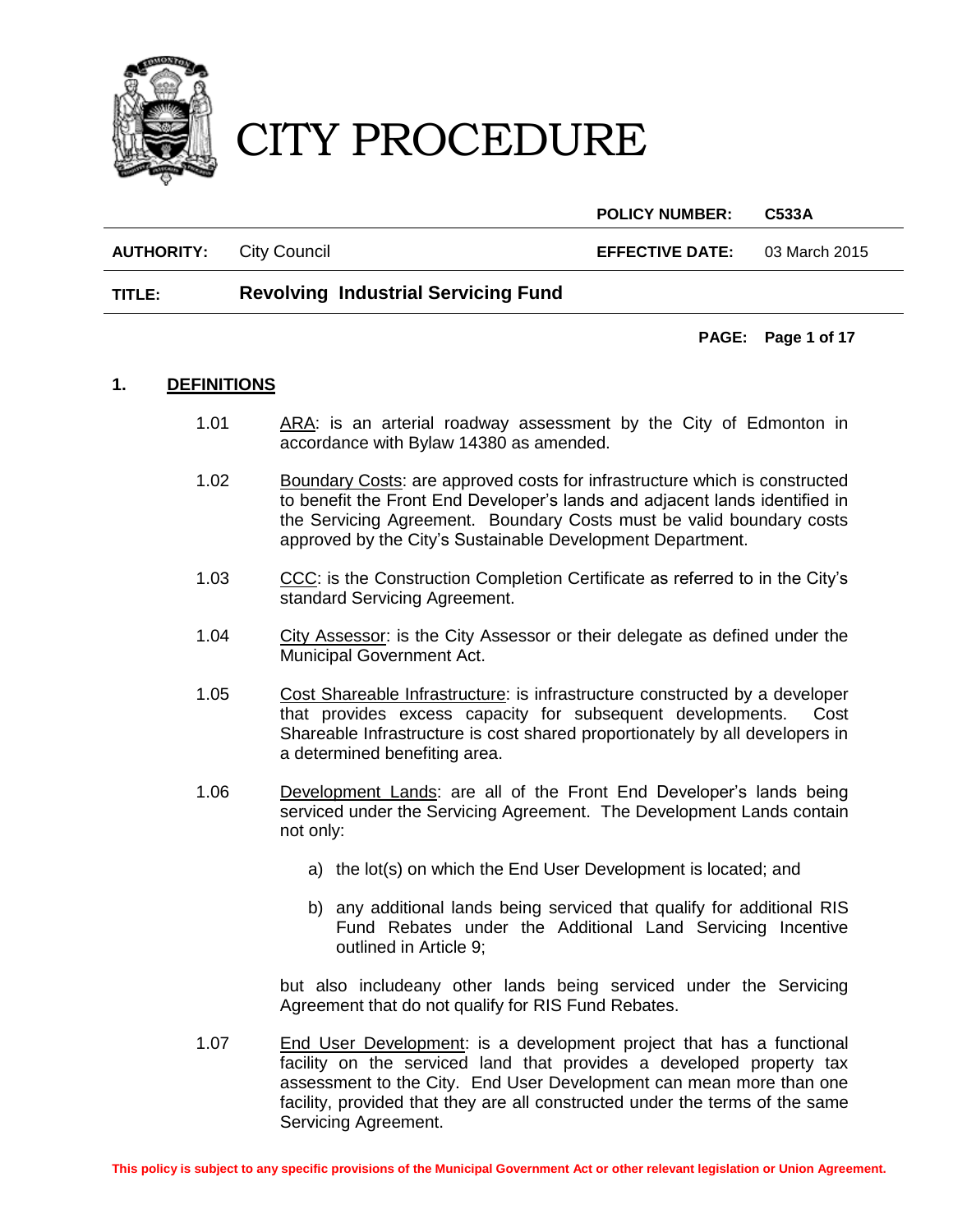

**POLICY NUMBER: C533A**

**AUTHORITY:** City Council **EFFECTIVE DATE:** 03 March 2015

### **TITLE: Revolving Industrial Servicing Fund**

#### **PAGE: Page 2 of 17**

- 1.08 **Engineer:** means a Development Engineer within the City's Sustainable Development Department.
- 1.09 Excess Expenditures: means that portion of costs of Cost Shareable Infrastructure which exceeds a developer's proportionate share of the infrastructure costs. In the absence of the RIS Fund, Excess Expenditure costs for Cost Shareable Infrastructure are recovered from Subsequent Developers through charges to Subsequent Developers as conditions of their subdivisions or development permits.
- 1.10 **FAC:** is the Final Acceptance Certificate as referred to in the City's standard Servicing Agreement.
- 1.11 Final RIS Fund Rebate: is the final rebate amount calculated to be paid to a Developer in lieu of Normal Developer Rebates as calculated in Table 1, based on the actual Increased Taxable Property Assessment after construction.
- 1.12 Front End Developer: is the party who enters into a Servicing Agreement with the City of Edmonton which provides for Normal Developer Rebates and RIS Fund Rebates, and who bears the initial cost of the Cost Shareable Infrastructure.
- 1.13 General Manager: is General Manager of the City's Sustainable Development Department.
- 1.14 Increased Taxable Property Assessment: is the difference between (i) the Initial Taxable Property Assessment and (ii) the Post Development Taxable Property Assessment, excluding machinery and equipment. Each lot within the Development Lands will have its own Increased Taxable Property Assessment.
- 1.15 Incremental Tax Revenue: is change in tax revenue that the City receives due to the servicing of the Front End Developer's lands and/or the construction of the End User Development. Each lot within the Development Lands will have its own Incremental Tax Revenue.
- 1.16 Initial Taxable Property Assessment: is the City Assessor's Taxable Property Assessment of the unserviced land at the time the Servicing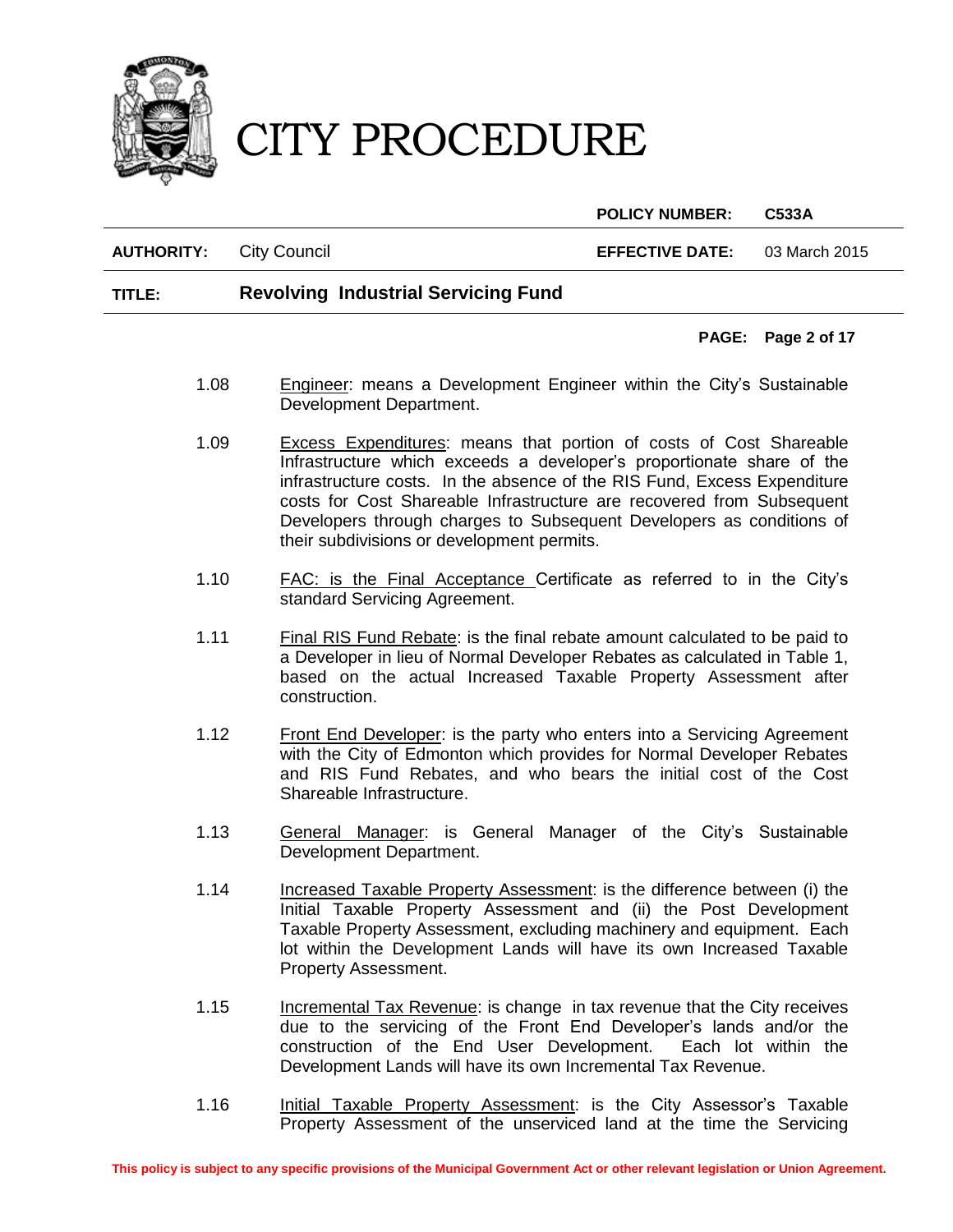

**POLICY NUMBER: C533A**

#### **AUTHORITY:** City Council **EFFECTIVE DATE:** 03 March 2015

### **TITLE: Revolving Industrial Servicing Fund**

#### **PAGE: Page 3 of 17**

Agreement is executed. Each lot within the Development Lands will have its own Initial Taxable Property Assessment.

- 1.17 Maximum Total Expenditure Limit: shall be \$26 million less whatever amounts have been allocated or advanced to Front End Developers through Servicing Agreements.
- 1.18 Normal Developer Rebates: are rebates for Cost Shareable Infrastructure which, without the RIS Fund Rebate, would normally be rebated back to a developer from Subsequent Developers over time, according to the terms of the City's standard Servicing Agreement.
- 1.19 Outstanding Normal Developer Rebates: are the remaining Normal Developer Rebates still to be recovered by the Front End Developer after receiving any Paid Normal Developer Rebates.
- 1.20 Paid Normal Developer Rebates: are Normal Developer Rebates that the Front End Developer receives from Subsequent Developers prior to the City paying the RIS Fund Rebate.
- 1.21 PAC: is the City's Permanent Area Contribution area based assessment for a developer's proportionate share of cost shareable storm and sanitary infrastructure, as defined in the City's standard Servicing Agreement.
- 1.22 Post Development Taxable Property Assessment: means the Taxable Property Assessment, as determined by the City Assessor, upon completion of the servicing of the Development Lands and/or the completion of the End User Development, whichever is applicable. Each lot within the Development Lands will have its own Post Development Taxable Property Assessment.
- 1.23 RIS Fund: is the revolving industrial servicing reserve fund with a Maximum Total Expenditure Limit of \$26 million dollars.
- 1.24 RIS Fund Rebate: is the revolving industrial servicing fund rebate that is estimated to be paid to a Front End Developer in lieu of Normal Developer Rebates in accordance with the rebate provisions of a Servicing Agreement.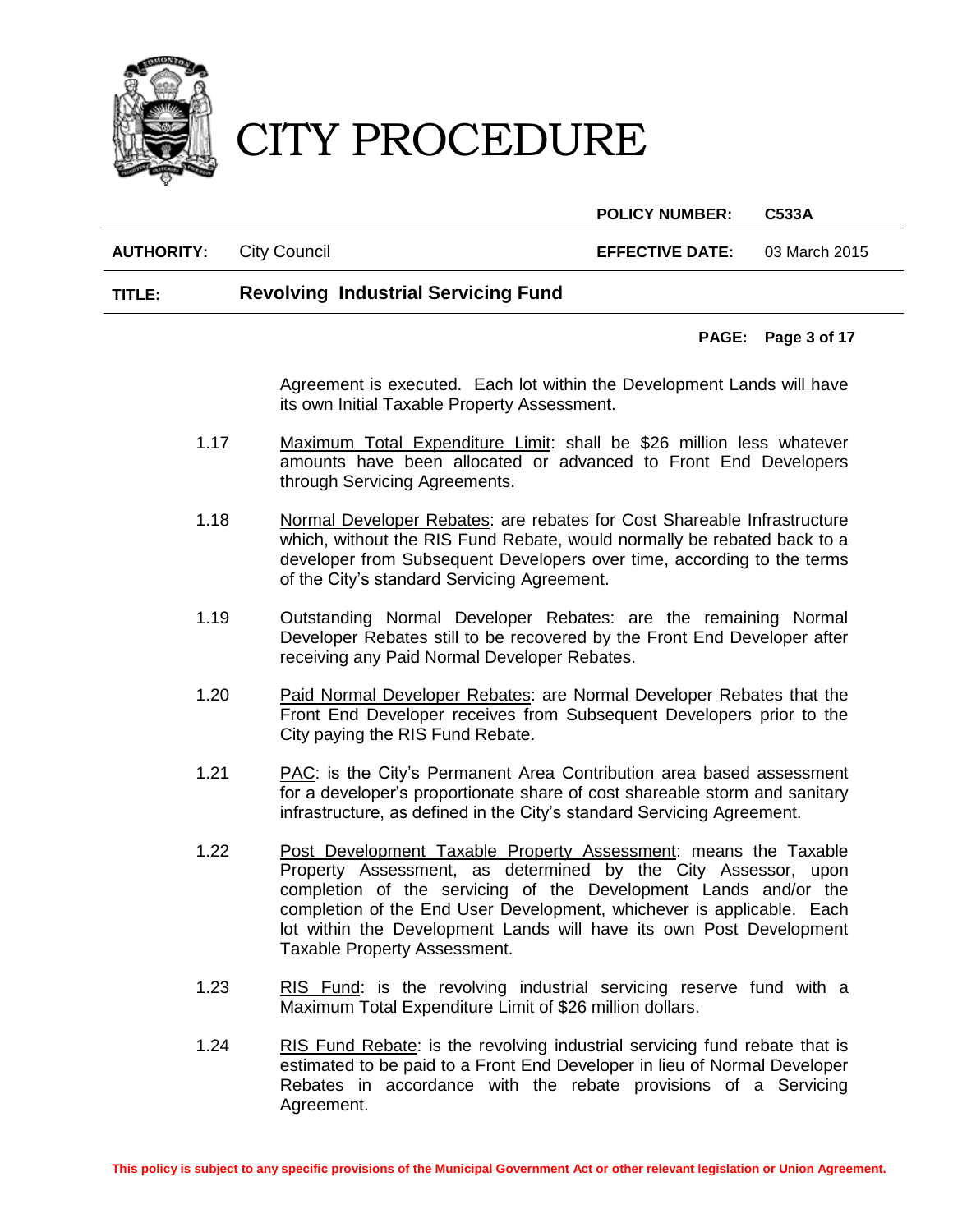

**POLICY NUMBER: C533A**

**AUTHORITY:** City Council **EFFECTIVE DATE:** 03 March 2015

### **TITLE: Revolving Industrial Servicing Fund**

#### **PAGE: Page 4 of 17**

- 1.25 Servicing Agreement: shall mean a servicing agreement entered into by the Front End Developer who will be servicing industrial land in the City of Edmonton, and which contains the requirement to construct Cost Shareable Infrastructure.
- 1.26 Shareable Arterial Roadway Construction Costs: are costs which exceed the developer's ARA requirement for the lands included in the Servicing Agreement. The arterial roadway construction excess expenditure costs are those which are identified for normal ARA rebates in the Servicing Agreement.
- 1.27 Shareable Drainage Trunk Infrastructure Costs: are costs which exceed the developer's PAC requirements for the lands included in the Servicing Agreement. Drainage Trunk Infrastructure includes storm and sanitary trunk sewers, and associated Cost Shareable Infrastructure such as pumping stations, storm water management ponds and appurtenances.
- 1.28 Subsequent Developer: means a developer who enters into a Servicing Agreement after the Front End Developer. The Subsequent Developer may be required to pay back some shareable infrastructure costs to the Front End Developer through the subsequent Servicing Agreement.
- 1.29 Taxable Property Assessment: the City Assessor's property assessment valuation of the subject lands.
- 1.30 Tax Assessment Evaluation Form: is a form produced by the City's Sustainable Development Department listing the elements of a proposed industrial project, such as detailed construction information on size and materials, that will enable the City Assessor to estimate the Initial Taxable Property Assessment and the Final Taxable Property Assessment of the project for the purposes of calculating the allowable RIS Fund Rebate.
- 1.31 Total Incremental Tax Revenue: is the combined total Incremental Tax Revenue when considering all lands within the Development Lands. For example, if a project contains two lots each with an Incremental Tax Revenue of \$250,000, then the Total Incremental Tax Revenue would be \$500,000. On the other hand, if one lot has an Incremental Tax Revenue of \$250,000, while the other lot's tax revenue decreased by \$50,000, the Total Incremental Tax Revenue would be \$200,000.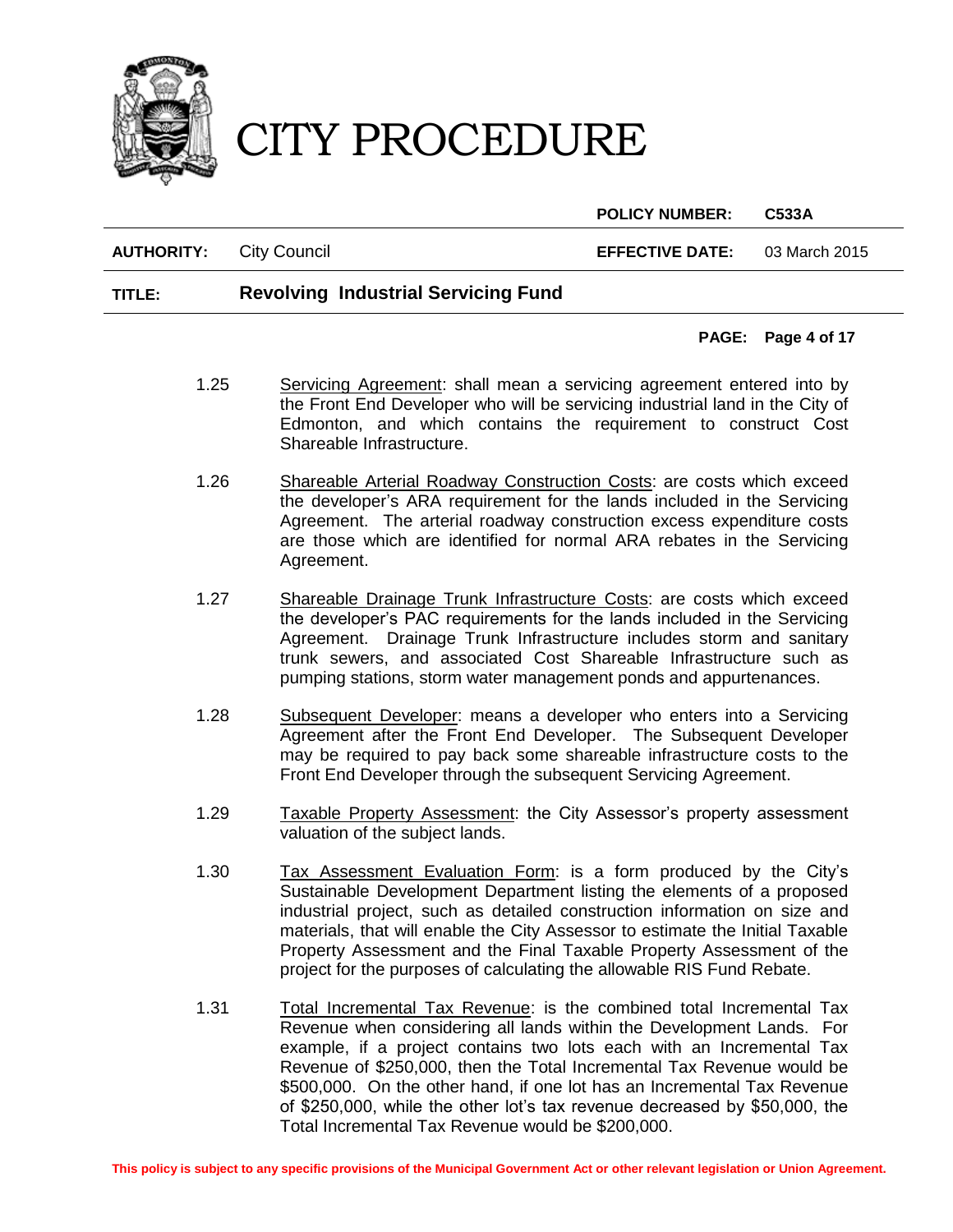

**POLICY NUMBER: C533A**

**AUTHORITY:** City Council **EFFECTIVE DATE:** 03 March 2015

### **TITLE: Revolving Industrial Servicing Fund**

**PAGE: Page 5 of 17**

### **2. AREA OF APPLICATION AND EFFECTIVE DATE**

- 2.01.1 This policy applies to any land within the corporate limits of the City of Edmonton that has Industrial Zoning as described in Article 3.01.7, excluding any areas located within a Community Revitalization Levy boundary, subject to recommendations from the City Administration and any conditions of this policy.
- 2.01.2 This policy applies to Servicing Agreements that were executed within the calendar year that City Council approves this policy and any subsequent executed.
- 2.01.3 The City will pay RIS Fund Rebates in accordance with this policy.
- 2.01.4 The City will recover amounts advanced as RIS Fund Rebates as follows:
	- a) by collecting recoveries from Subsequent Developers in accordance with normal recovery practices set out in the Servicing Agreement; and
	- b) by allocating fifty percent (50%) of the Total Incremental Tax Revenue from the Development Lands.
- 2.01.5 This policy requires that Total Incremental Tax Revenues being transferred into the RIS Fund be identified through the annual budget process.
- 2.01.6 The amounts to be transferred into the reserve are Fifty Percent (50%) of the Total Incremental Tax Revenue from the Development Lands that the City receives in the following tax year, after the Servicing Agreement is executed.
- 2.01.7 Fifty Percent (50%) of the Total Incremental Tax Revenue will be used as follows:
	- a) First, repay any outstanding principal and interest costs on debt incurred to provide RIS Fund Rebates.
	- b) Second, transferred into the RIS Fund reserve until the fund balance reaches \$26 million.
- 2.01.8 The remaining Fifty percent (50%) of the Total Incremental Tax Revenue will be added to the general tax revenues.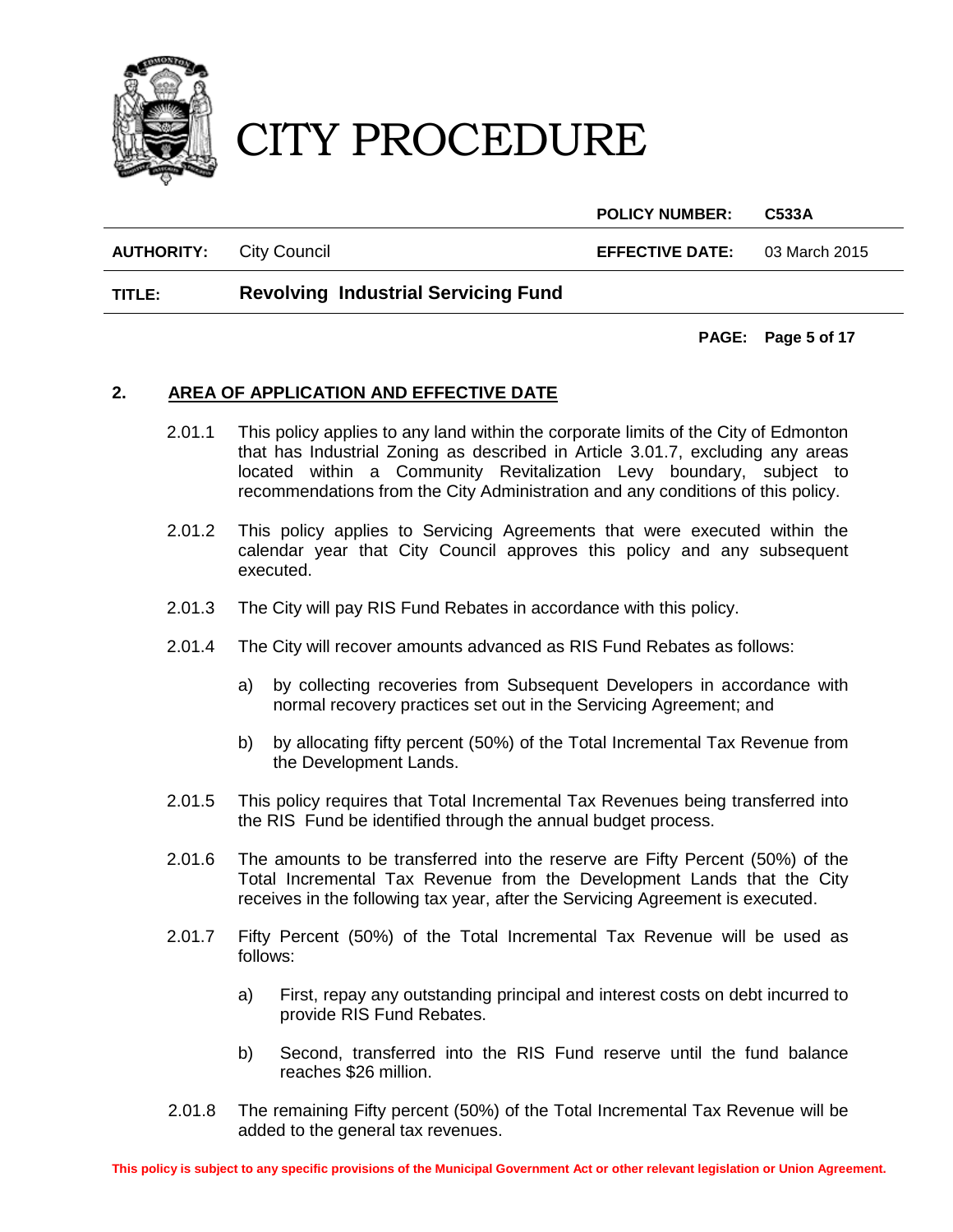

**POLICY NUMBER: C533A**

**AUTHORITY:** City Council **EFFECTIVE DATE:** 03 March 2015

### **TITLE: Revolving Industrial Servicing Fund**

#### **PAGE: Page 6 of 17**

- 2.01.9 When the RIS Fund reaches the \$26 million limit, 100% of the Total Incremental Tax Revenue will be transferred into general tax revenues.
- 2.01.10 The RIS Fund will earn interest at the City's Short Term Weighted Average Investment rate until it reaches the \$26 million limit.

#### **3. DEVELOPER REQUIREMENTS**

- 3.01. The Front End Developer applicant must meet the following minimum requirements to be eligible to apply for an RIS Fund Rebate under this policy.
	- 3.01.1 The Front End Developer must enter into a Servicing Agreement with the City of Edmonton.
	- 3.01.2 The Front End Developer must construct Cost Shareable Infrastructure such that the Front End Developer incurs Excess Expenditures and becomes eligible for Normal Developer Rebates within the Servicing Agreement.
	- 3.01.3 The Front End Developer must construct or have an End User Development constructed on the serviced lands within 36 months from the date of execution of the Servicing Agreement. The End User Development shall be constructed within the prescribed time limits to a state of completion to allow for an inspection for Post Development Taxable Property Assessment by the City.
	- 3.01.4 If the End User Development is not complete after 36 months from the date of execution of the Servicing Agreement, but is more than 50% complete as verified by the City, the City may grant an additional 12 month extension for completion upon receiving a written request from the Front End Developer.
	- 3.01.5 The proposed End User Development must be a building or facility constructed on serviced land and used for a primarily industrial purpose. Some limited discretion may be exercised at the discretion of the General Manager in extending program eligibility to commercial, institutional and non-industrial uses adjacent to industrial activity which are consistent with the intent and effect of this policy.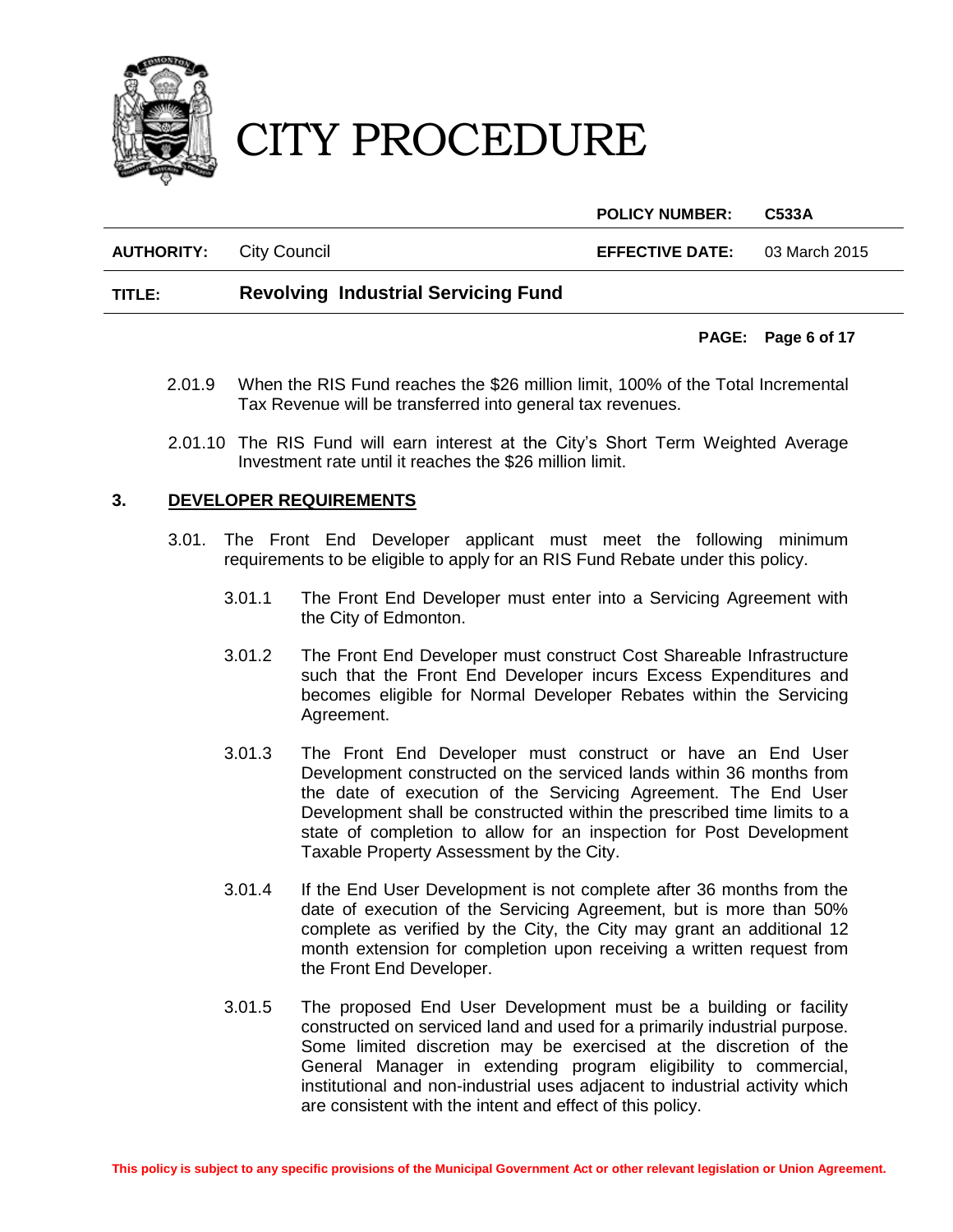

**POLICY NUMBER: C533A**

**AUTHORITY:** City Council **EFFECTIVE DATE:** 03 March 2015

### **TITLE: Revolving Industrial Servicing Fund**

#### **PAGE: Page 7 of 17**

- 3.01.6 In order to be eligible for an RIS Fund rebate, the Increased Taxable Property Assessment value from the End User Development must be equal to or greater than ten million dollars (\$10 million), excluding the incremental value of machinery and equipment.
- 3.01.7 The proposed End User Development must be on lands zoned under the City's Land Use Bylaw, as (IB) Industrial Business Zone, (IL) Light Industrial Zone, (IM) Medium Industrial Zone, (IH) Heavy Industrial Zone, (EIB) Ellerslie Industrial Business Zone, (EIM) Ellerslie Medium Industrial Zone, (EETB) Edmonton Energy and Technology Park Business Park Zone, (EETC) Edmonton Energy and Technology Park Chemical Cluster Zone, (EETL) Edmonton Energy and Technology Park Logistics Zone, (EETM) Edmonton Energy and Technology Park Manufacturing Zone, or a Direct Control (DC) Zoning, or comparable as determined by the Engineer, with industrial or industrial/commercial uses.
- 3.01.8 The proposed End User Development must be referenced to a building that can be defined by a separate municipal building address.
- 3.01.9 The Front End Developer must complete a property Tax Assessment Evaluation Form and provide all information required by the City Assessor prior to execution of the Servicing Agreement.
- 3.01.10 The Tax Assessment Evaluation Form will be reviewed by the City Assessor to determine the Increased Taxable Property Assessment.
- 3.01.11 The Front End Developer must sign a written statement agreeing to the Post Development Taxable Property Assessment.
- 3.01.12 In order for the Front End Developer to receive a RIS Fund Rebate:
	- (a) all taxes imposed pursuant to part 10 of the *Municipal Government Act*, R.S.A. 2000 c. M-26, have been paid for any property located in the City of Edmonton that is owned by the Front End Developer; and
	- (b) all assessment complaints and appeals for the Development Lands are concluded and the Post Development Taxable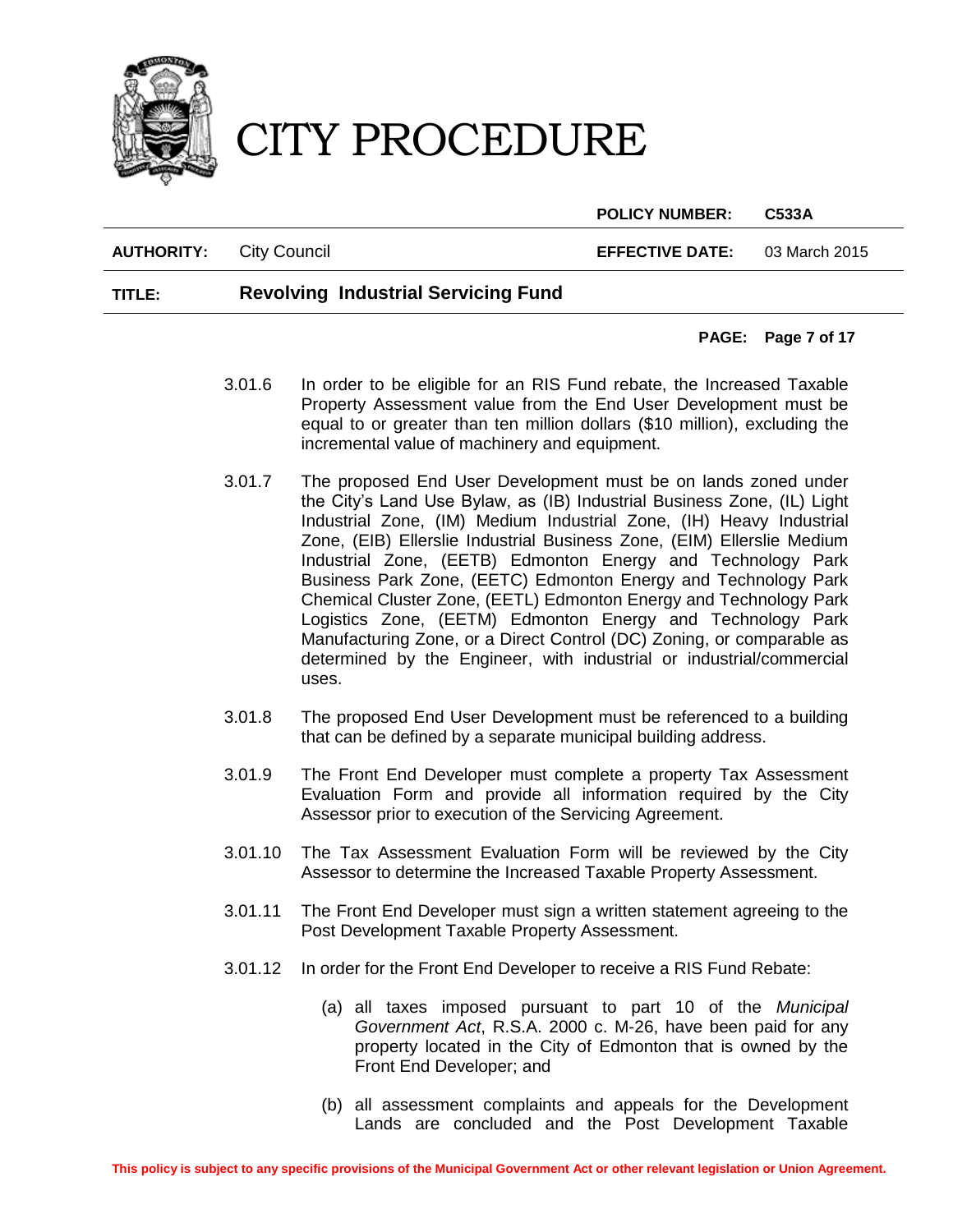

**POLICY NUMBER: C533A**

**AUTHORITY:** City Council **EFFECTIVE DATE:** 03 March 2015

### **TITLE: Revolving Industrial Servicing Fund**

#### **PAGE: Page 8 of 17**

Property Assessment of the Development Lands has been determined.

- 3.01.13 Subject to availability of funds and the overall \$26 million limit of the RIS Fund, the City shall consider applications for RIS Fund Rebates before a Servicing Agreement is executed. Applications will also be considered to amend a Servicing Agreement to include RIS Fund Rebates if an End User Development can be identified within 12 months of the initial execution date of the Servicing Agreement. If funds are available, and the Front End Developer meets the other eligibility requirements set out herein, the City may amend the Servicing Agreement with the applicable provisions to allow the developer to qualify for RIS Fund Rebates.
- 3.01.14 A Front End Developer can be eligible for RIS Fund Rebates under no more than two (2) Servicing Agreements and any one time. A developer can only become eligible for RIS Fund Rebates under a third Servicing Agreement when the Normal Developer Rebates that have been assigned to the City (which equals the RIS Fund Rebate) for at least one (1) of the previous two (2) Servicing Agreements have been recovered by the City from Subsequent Developers in accordance with the normal recovery method set out within the City's standard Servicing Agreement.

### **4. ELIGIBLE COSTS**

- 4.01 Infrastructure costs that are eligible for RIS Fund Rebates within the terms of a Servicing Agreement shall include the following shareable infrastructure costs:
	- a) Boundary Costs;
	- b) Shareable Arterial Roadway Construction Costs, and
	- c) Shareable Drainage Trunk Infrastructure Costs.
- 4.02 The only costs in a Front End Developer's Servicing Agreement eligible for an RIS Fund Rebate will be Excess Expenditure costs resulting from the Front End Developer's construction of Cost Shareable Infrastructure, and for which the Front End Developer would be eligible for Normal Developer Rebates. Rebate costs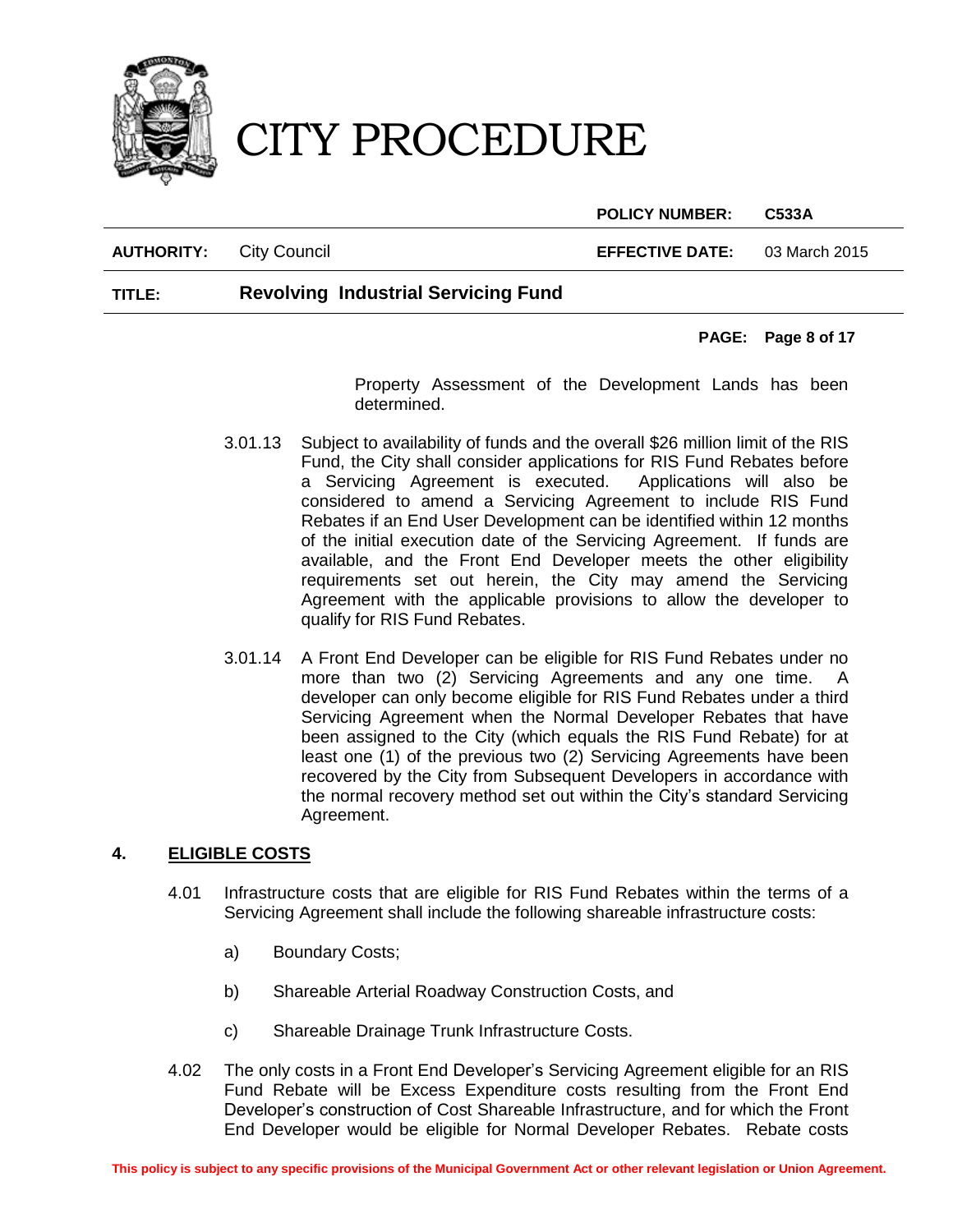

**POLICY NUMBER: C533A**

**AUTHORITY:** City Council **EFFECTIVE DATE:** 03 March 2015

### **TITLE: Revolving Industrial Servicing Fund**

#### **PAGE: Page 9 of 17**

which are not for the Front End Developer's construction of Cost Shareable Infrastructure, such as rebates for costs paid towards a previous developer's Excess Expenditure costs, are not eligible for RIS Fund Rebates.

#### **5. NORMAL DEVELOPER REBATES**

- 5.01 The RIS Fund is intended to rebate Front End Developers in lieu of the Normal Developer Rebates providing they have constructed Cost Shareable Infrastructure and have completed an eligible End User Development, but not yet received all of their Normal Developer Rebates from Subsequent Developers.
- 5.02 In the event that:
	- a) the Front End Developer receives Paid Normal Developer Rebates; and
	- b) after receiving the Paid Normal Developer Rebates, the Outstanding Normal Developer Rebates are less than the RIS Fund Rebate identified in the Servicing Agreement,

then the RIS Fund Rebate shall be reduced to the amount of the Outstanding Normal Developer Rebates. For example, if a Front End Developer incurs Excess Expenditures under a Servicing Agreement in the amount of \$3 million, and as a result they qualify for a RIS Fund Rebate in the amount of \$3 million, but they receive Paid Normal Developer Rebates in the amount of \$1 Million prior to receiving the RIS Fund Rebate, then the RIS Fund Rebate shall be reduced to \$2 million, which is the value of the Outstanding Normal Developer Rebates.

- 5.03 Normal Developer Rebates shall be considered to be Paid Normal Developer Rebates for the portion of funds where the City has already received payments from the Subsequent Developers but has yet to disburse the rebates within the allowable time limits prescribed within the Servicing Agreement.
- 5.04 When a Front End Developer is eligible for Normal Developer Rebates within an Servicing Agreement, and has qualified for RIS Fund Rebates to be paid upon completion of an End User Development, the City will continue to process and disburse any Normal Developer Rebates up to the full amount of rebates identified in the Servicing Agreement until one of the following occurs:
	- a) the End User Development is complete and has been assessed and any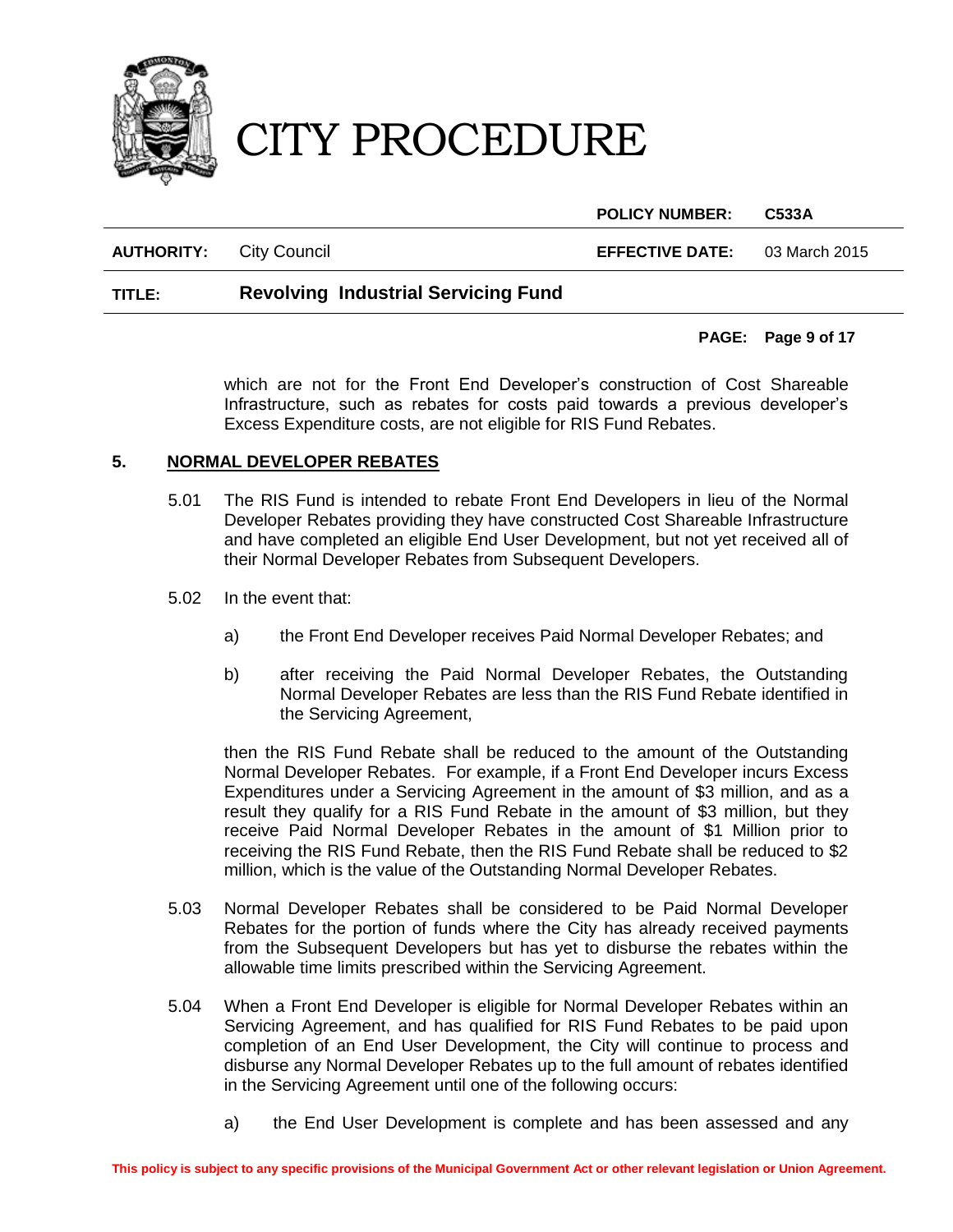

**POLICY NUMBER: C533A**

**AUTHORITY:** City Council **EFFECTIVE DATE:** 03 March 2015

# **TITLE: Revolving Industrial Servicing Fund**

# **PAGE: Page 10 of 17**

remaining eligible portion of the RIS Fund Rebate is paid; or

b) the Front End Developer has received all of their Normal Developer Rebates.

# **6. ASSIGNMENT OF NORMAL DEVELOPER REBATES**

- 6.01 Upon payment by the City of the RIS Fund Rebate to the Front End Developer, the portion of the Front End Developer's Normal Developer Rebates in the amount of the RIS Fund Rebate shall be assigned to the City.
- 6.02 Recoveries from a Subsequent Developers are calculated based on the Excess Expenditure in accordance with the normal method set out within the Servicing Agreement.
- 6.03 Recoveries from Subsequent Developers will be allocated respectively to both the City and the Front End Developer based on the proportionate values of:
	- a) the RIS Fund Rebate issue by the City; and
	- b) the remaining Normal Developer Rebates, if any, that the Front End Developer is still entitled to receive from Subsequent Developers after the RIS Fund Rebate has been paid.

For example, in the event that:

- c) a Front End Developer incurred Excess Expenditures under a Servicing Agreement in the amount of \$8 million;
- d) the Front End Developer qualified under the Servicing Agreement for a RIS Fund Rebate in the amount of \$3 million;
- e) the Front End Developer received Paid Normal Developer Rebates in the amount of \$4 Million prior to receiving the RIS Fund Rebate, and therefore, the Front End Developer's Outstanding Normal Developer Rebates became \$4 million *(\$8 million - \$4 million)*;
- f) the RIS Fund Rebate in the amount of \$3 million was subsequently paid to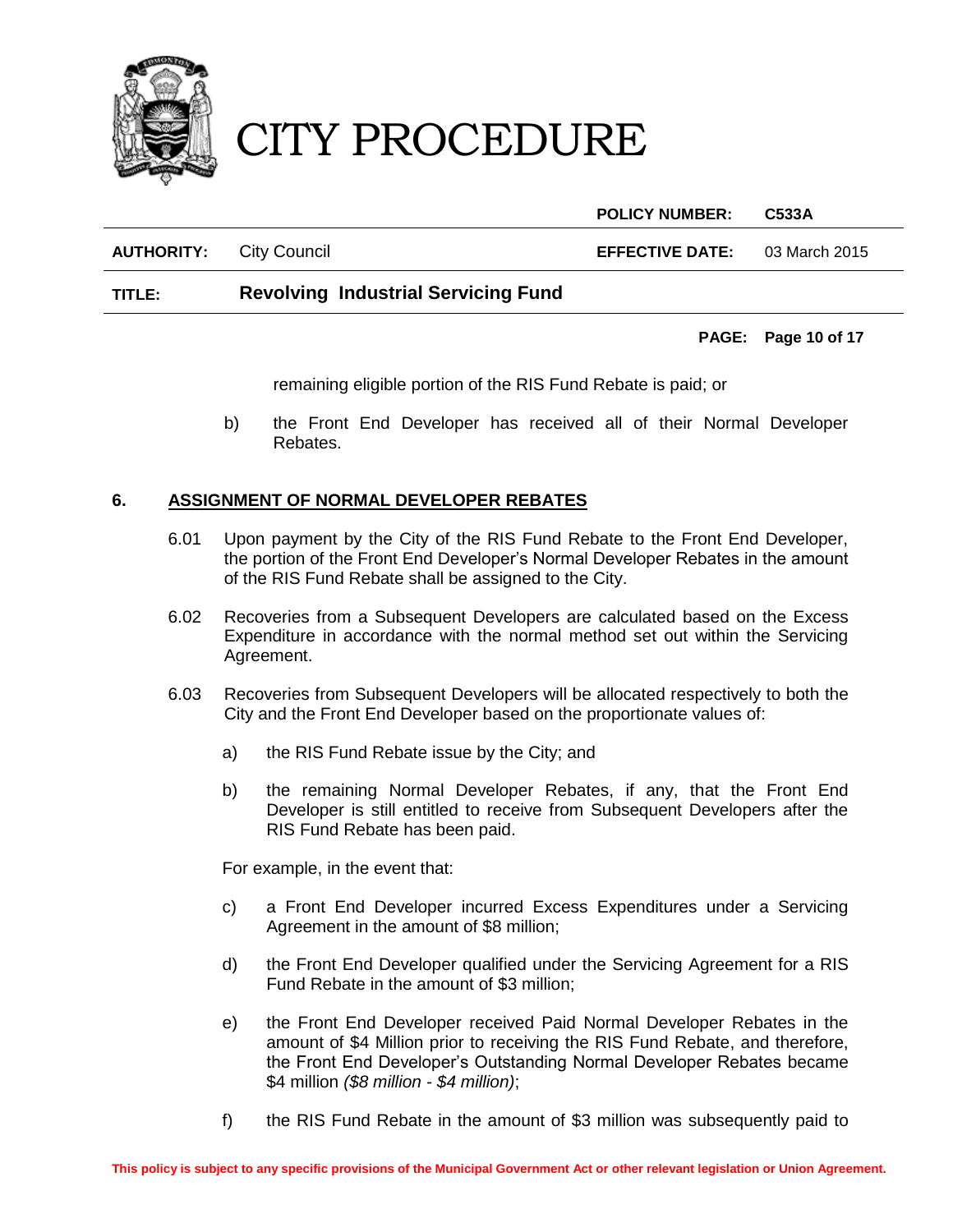

**POLICY NUMBER: C533A**

**AUTHORITY:** City Council **EFFECTIVE DATE:** 03 March 2015

### **TITLE: Revolving Industrial Servicing Fund**

#### **PAGE: Page 11 of 17**

the Front End Developer, and therefore, the remaining Normal Developer Rebates that the Front End Developer is still entitled to receive from Subsequent Developers became \$1 million *(\$4 million - \$3 million)*; and

g) a Subsequent Developer pays a recovery in the amount of \$1 million towards the Cost Shareable Infrastructure that the Front End Developer constructed under the Servicing Agreement,

then \$750,000 of the \$1 million received would be allocated to the City *(calculated as 3/4 x \$1 million)*, and \$250,000 of the \$1 million received would be allocated to the Front End Developer *(calculated as 1/4 x \$1 million)*.

6.04 In cases where the Subsequent Developer is also the Front End Developer, Normal Developer Rebates must be paid to the City for allocation as per Article 6.03, and cannot be offset.

#### **7. AMOUNT OF THE RIS FUND REBATE**

- 7.01 Funds shall be allocated on a first come first served basis in accordance with this policy, to a maximum of \$4 million per Servicing Agreement. The total amount of rebates issued or committed to Front End Developers at any one time may not exceed the \$26 million limit of the RIS Fund.
- 7.02 The RIS Fund Rebate for a Servicing Agreement shall be the lesser of:
	- a) the Excess Expenditures resulting from the Front End Developer's construction of Cost Shareable Infrastructure, as outlined in Article 4.02;
	- b) the Maximum Allowable RIS Fund Rebate calculated at the time the Servicing Agreement is executed in accordance with Table 1 in Article 7.05;
	- c) \$4 million; or
	- d) the Maximum Total Expenditure Limit, as outlined in Article 7.08.
- 7.03 When the City agrees to provide an RIS Fund Rebate to a Front End Developer in a Servicing Agreement, the funds will be considered allocated to that Front End Developer once the Servicing Agreement is executed, and the amount of the RIS Fund Rebate shall be deducted from the Maximum Total Expenditure Limit.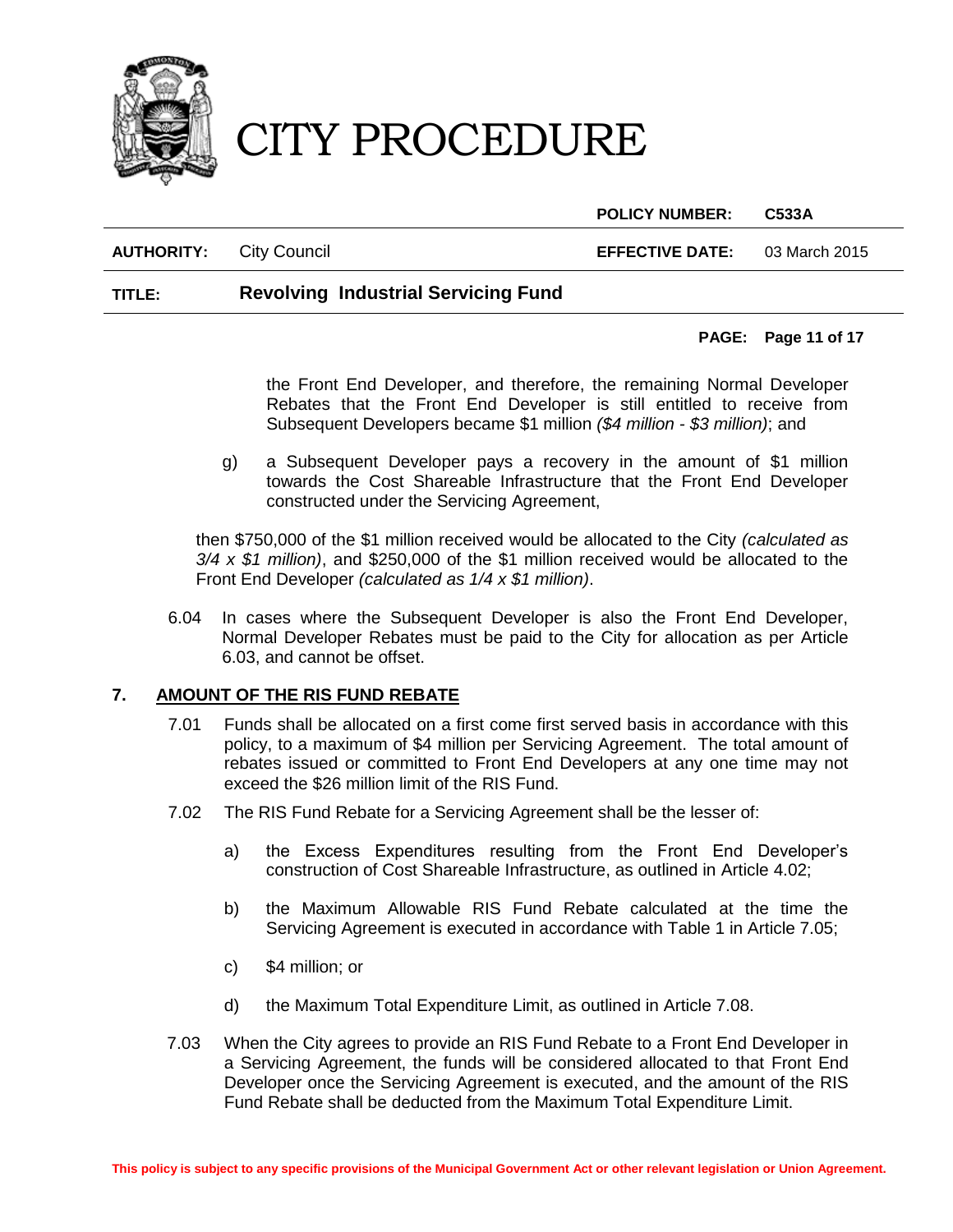

**POLICY NUMBER: C533A**

**AUTHORITY:** City Council **EFFECTIVE DATE:** 03 March 2015

## **TITLE: Revolving Industrial Servicing Fund**

#### **PAGE: Page 12 of 17**

- 7.04 If a Front End Developer's RIS Fund Rebate is reduced in accordance with Article 5.02 as a result of receiving Paid Normal Developer Rebates, then the Maximum Total Expenditure Limit of the RIS Fund shall be increased by the amount that the RIS Fund Rebate was reduced by.
- 7.05 The amount of the RIS Fund Rebate allocated to a Front End Developer within a Servicing Agreement shall be based on the net Increased Taxable Property Assessment value for the End User Development as shown in Table 1:

| Table 1                                                                            |                                                                                                       |                                                                                              |
|------------------------------------------------------------------------------------|-------------------------------------------------------------------------------------------------------|----------------------------------------------------------------------------------------------|
| <b>Increased Taxable</b><br>Property<br>Assessment                                 | <b>RIS Fund Rebate Rate</b>                                                                           | <b>RIS Fund Rebate</b>                                                                       |
| \$10,000,000<br>to<br>\$14,999,999                                                 | 8%                                                                                                    | \$800,000<br>to<br>\$1,200,000                                                               |
| \$15,000,000<br>to<br>\$19,999,999                                                 | 10%                                                                                                   | \$1,500,000<br>to<br>\$2,000,000                                                             |
| \$20,000,000<br>or greater                                                         | 12%                                                                                                   | \$2,400,000<br>to<br>\$4,000,000                                                             |
| Additional Rebate<br>for servicing<br>of<br>additional land as<br>per Section 9.01 | 5% of the Increased<br><b>Taxable Property</b><br>Assessment of<br>additional land, up to<br>8.0 ha*. | *can be used to provide<br>additional rebate up to<br>maximum total rebate<br>of \$4,000,000 |

For example, a Front End Developer who commits to:

- a) construct an End User Development with an Increased Taxable Property Assessment of \$16 million; and
- b) service an additional 6 hectares of land in accordance with Article 9, resulting in an Increased Taxable Property Assessment of \$5 million,

would be qualify for a RIS Fund Rebate calculated as follows: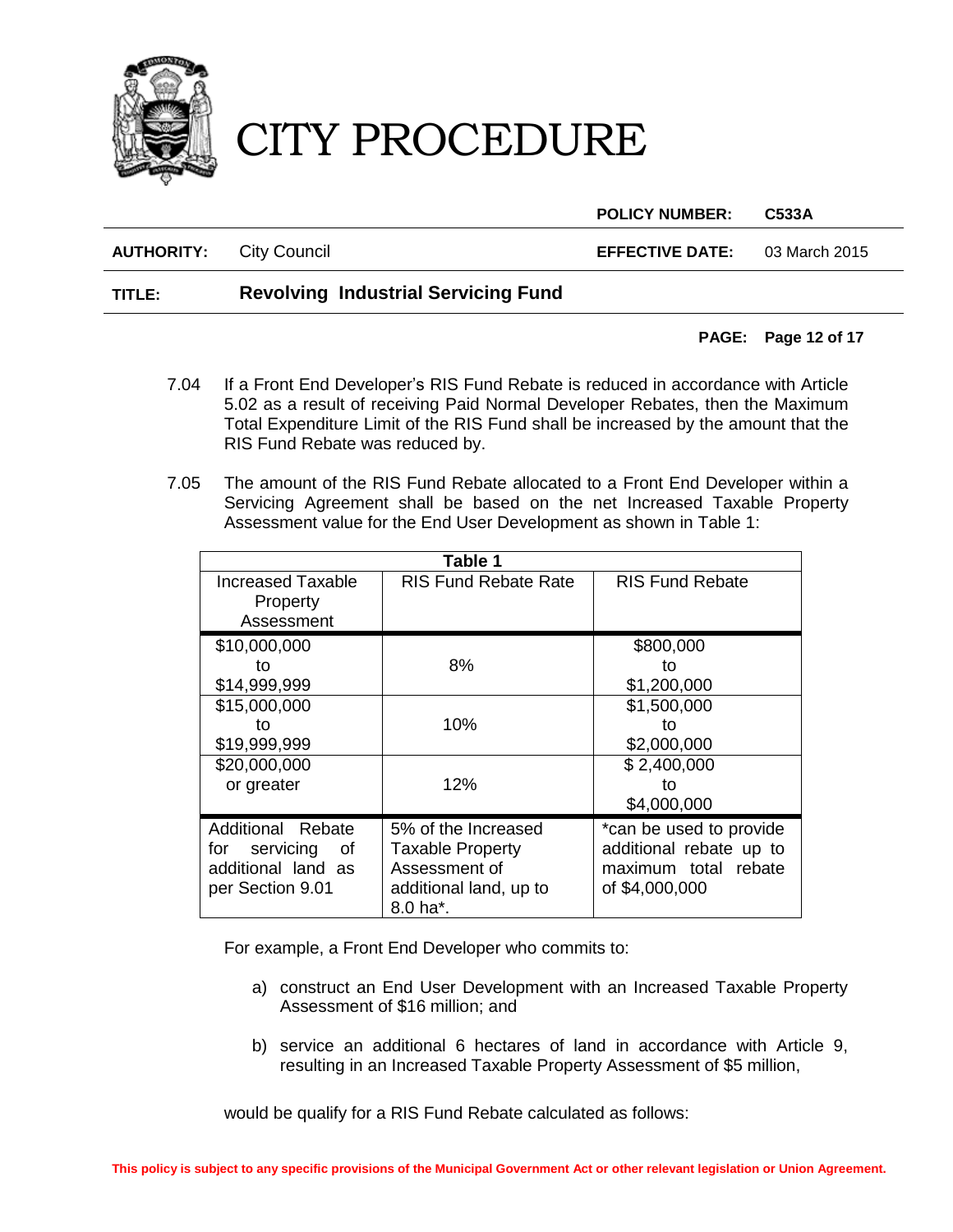

**POLICY NUMBER: C533A**

**AUTHORITY:** City Council **EFFECTIVE DATE:** 03 March 2015

# **TITLE: Revolving Industrial Servicing Fund**

#### **PAGE: Page 13 of 17**

*RIS Fund Rebate = (\$16 million x 10%) + (\$5 million x 5%) = \$1.85 million*

- 7.06 A Front End Developer shall not receive a RIS Fund Rebate greater than \$4 million in any one Servicing Agreement unless:
	- a) an exception to exceed \$4 million has been specifically approved by the City's Executive Committee;
	- b) the RIS Fund Rebate amount is twelve percent (12%) or less of the Increased Taxable Property Assessment value for the End User Development;
	- c) the RIS Fund Rebate amount does not exceed \$8 million; and
	- d) the City has available funding within the RIS Fund, and therefore is not required to incur debt to provide the portion of the RIS Fund Rebate above \$4 million.
- 7.07 A Developer who qualifies for a RIS Fund Rebate with a commitment for an End User Development with an Incremental Property Tax Assessment value in excess of \$10 million must complete the End User Development such that the Increased Taxable Property Assessment as determined by the City Assessor is equal to or greater than \$10 million. If the Increased Taxable Property Assessment is less than \$10 million, RIS Fund Rebates shall be given at the sole discretion of the General Manager.
- 7.08 The total amount of City funding potentially available for the RIS Fund Rebate for any one Servicing Agreement may also be limited by the Maximum Total Expenditure Limit of the RIS Fund. For example, if a Front End Developer would normally be eligible for an RIS Fund Rebate of \$3.5 million, but \$24 million of the RIS Fund amount of \$26 million has been already allocated to other Front End Developers in other Servicing Agreements, then the maximum amount of the RIS Fund available within the next Servicing Agreement would be \$2 million.
- 7.09 An RIS Fund Rebate shall be the lesser of:
	- a) the RIS Fund Rebate amount identified in the Servicing Agreement; or
	- b) the Final RIS Fund Rebate.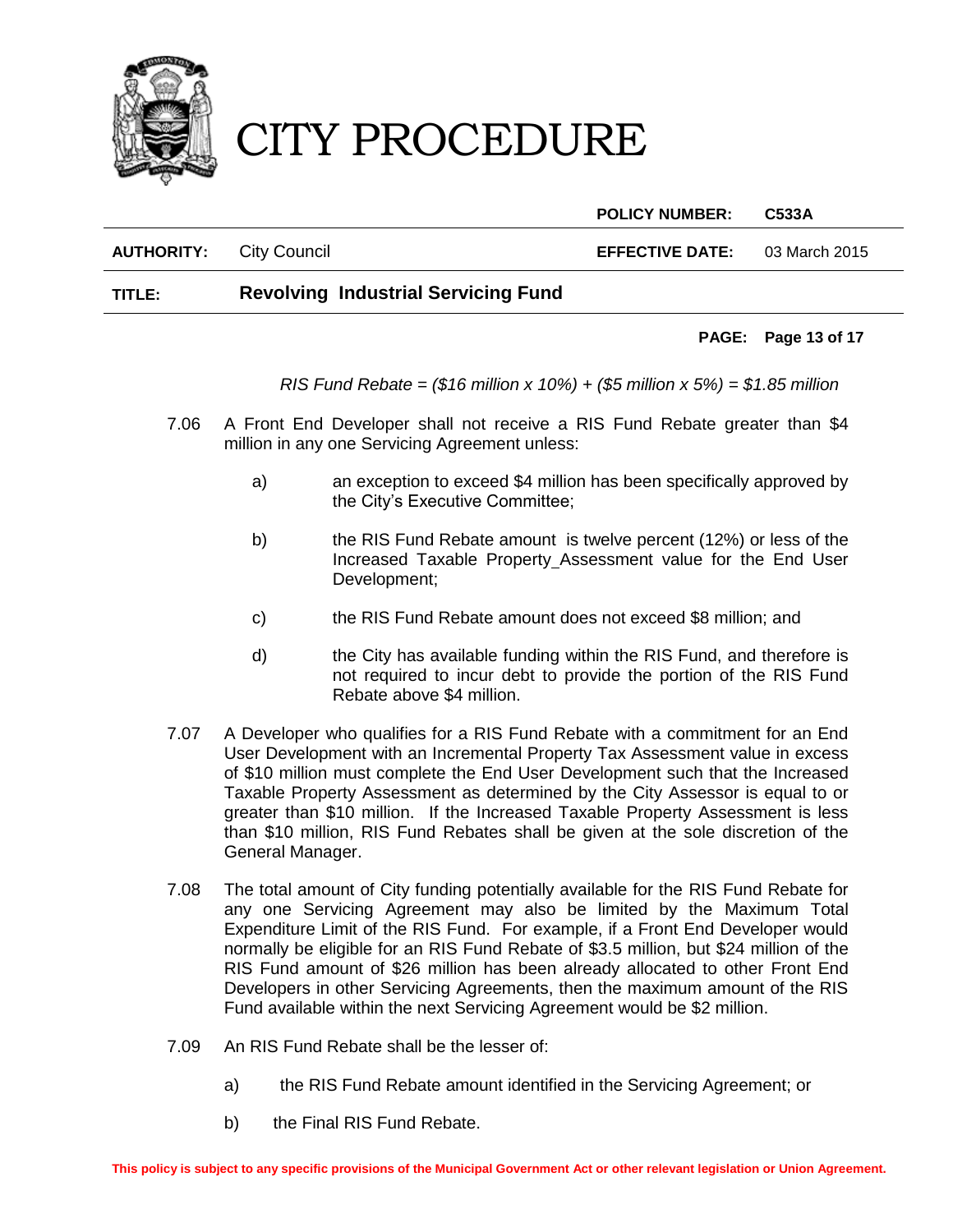

**POLICY NUMBER: C533A**

**AUTHORITY:** City Council **EFFECTIVE DATE:** 03 March 2015

# **TITLE: Revolving Industrial Servicing Fund**

### **PAGE: Page 14 of 17**

- 7.10 In order to ensure adequate, consistent review and evaluation, the Engineer shall submit all necessary documentation including the Tax Assessment Evaluation Form regarding the End User Development to the City Assessor.
- 7.11 No interest shall be applied to RIS Fund Rebates. Interest will be applied to all Normal Developer Rebates at the prescribed rates and in the manner set out in the Servicing Agreement.

#### **8. MULTIPLE END USER DEVELOPMENTS**

8.01 A Front End Developer may combine the value of End User Developments identified within the Servicing Agreement such that the total Taxable Property Assessment value increase for the combined developments will be considered. For example, an End User Taxable Property Assessment of \$8 million on one lot, combined with an End User Development on another lot with an End User Taxable Property Assessment of \$9 million, all within a single development area serviced under the same Servicing Agreement, can be considered to have a total End User Development with an increased Taxable Property Assessment of \$17 million.

### **9. ADDITIONAL LAND SERVICING INCENTIVE**

- 9.01 A Front End Developer who qualifies for an RIS Fund Rebate with a commitment for an End User Development with an Increased Taxable Property Assessment value in excess of \$10 million, may qualify for additional RIS Fund Rebates based on the value of additional serviced land over and above the Increased Taxable Property Assessment value of the lot containing the End User Development as follows:
	- 9.01.1 The Front End Developer may include the value of the Incremental Taxable Property Assessment for up to eight (8) addition hectares (ha.) of serviced land over and above the lot(s) used for the End User Developments.
	- 9.01.3 Additional RIS Fund Rebates will be provided based on five percent (5%) of the Incremental Taxable Property Assessment value for the additional serviced land.
	- 9.01.3 The total RIS Fund Rebate shall not exceed \$4 million for a single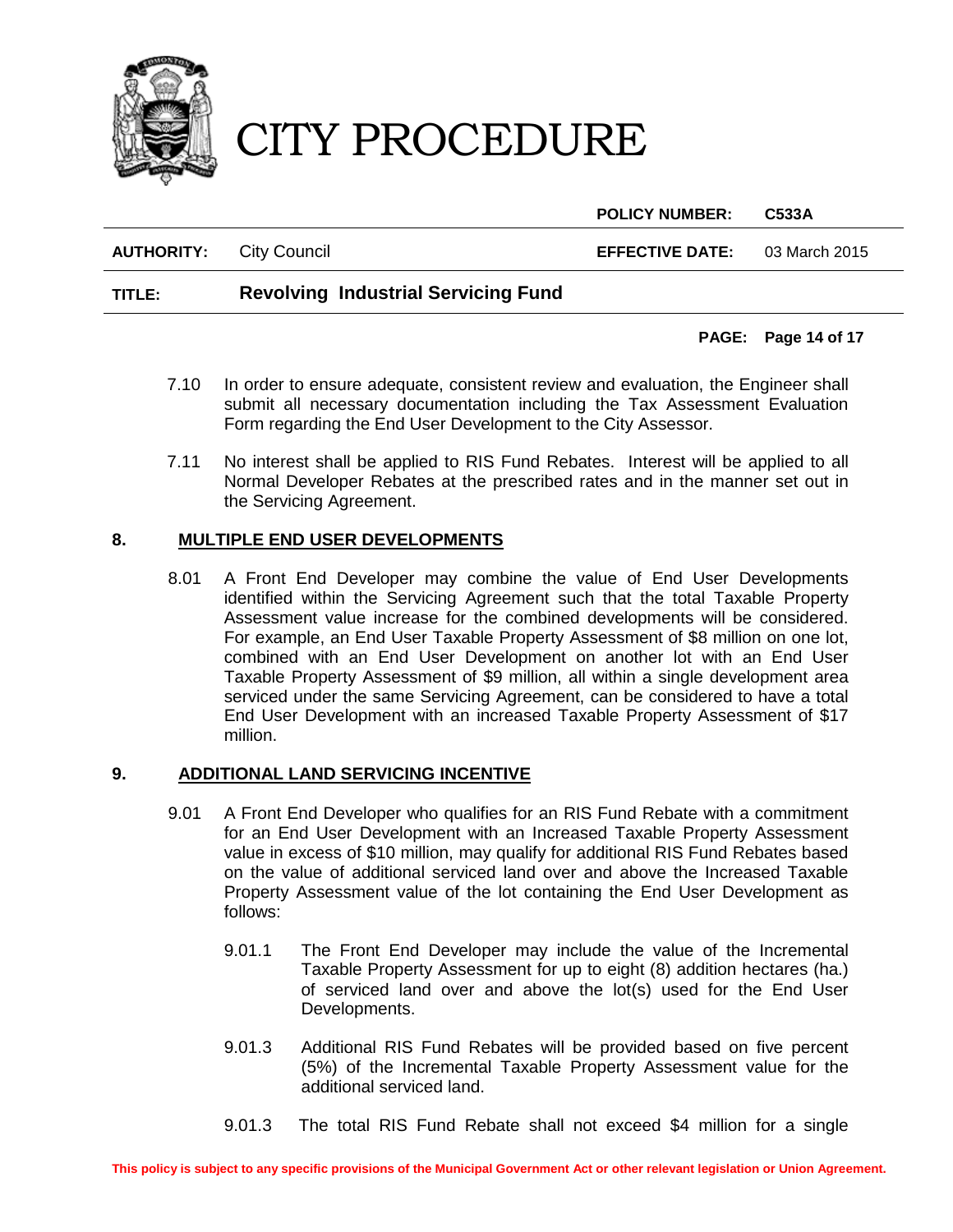

**POLICY NUMBER: C533A AUTHORITY:** City Council **EFFECTIVE DATE:** 03 March 2015

# **TITLE: Revolving Industrial Servicing Fund**

**PAGE: Page 15 of 17**

Servicing Agreement.

#### **10. TIMING**

- 10.01 No RIS Fund Rebates shall be paid towards Cost Shareable Infrastructure unless:
	- (a) the Cost Shareable Infrastructure has been constructed and a FAC has been issued for the improvements;
	- (b) the City Assessor has confirmed the Post Development Taxable Property Assessment of the End User Development; and
	- (c) The Front End Developer meets all requirements outlined in Article 3.
- 10.02 RIS Fund Rebates shall be paid to the Front End Developer no earlier than twelve (12) months from the execution date of the Servicing Agreement.
- 10.03 The Front End Developer shall notify the City in writing within 36 months of execution of the Servicing Agreement, of the completion of the End User Development and will allow the City to inspect and verify its completion in order that the City Assessor may determine the Post Development Taxable Property Assessment. The time period may be extended to 48 months if an extension is granted as outlined in Article 3.01.4.
- 10.04 Subject to the funding availability, the City shall, within 60 days of receiving the request for RIS Fund Rebates, inspect and verify the Increased Taxable Property Assessment valuation of the End User Development and pay the RIS Fund Rebates, provided that the Front End Developer has met the requirements of this policy.
- 10.05 For the purposes of this policy, an End User Development can be considered complete when the End User Development is substantially complete and in a state where the components identified in the Taxable Property Assessment Estimate are complete such as finished walls and floors and the facility is ready for use by the end user. No RIS Fund Rebates will be paid on incomplete End User Developments.
- 10.06 The completion or non-completion of the End User Development will not affect Normal Developer Rebates from Subsequent Developers under normal terms of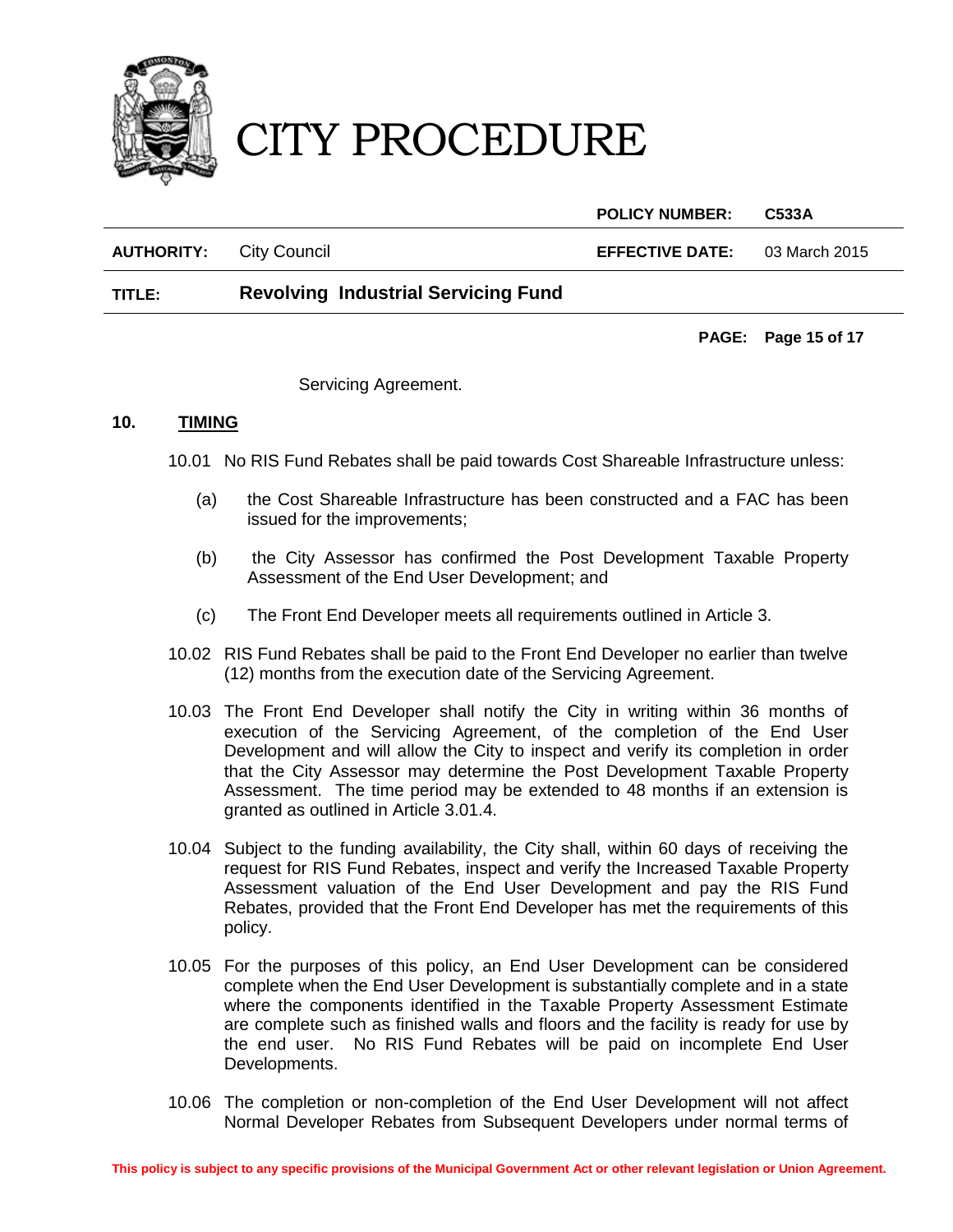

**POLICY NUMBER: C533A**

**AUTHORITY:** City Council **EFFECTIVE DATE:** 03 March 2015

## **TITLE: Revolving Industrial Servicing Fund**

**PAGE: Page 16 of 17**

the Servicing Agreement.

10.07 Notwithstanding any other provisions within this Procedure, the City shall be allowed up to one (1) year to pay the RIS Fund Rebate after a Front End Developer has completed all the requirements and becomes eligible to receive the RIS Fund Rebate.

### **11. PAYMENT OF RIS FUND REBATES**

- 11.01 When the End User Developments are completed, the Front End Developer shall request the Engineer to arrange an inspection by the City Assessor to verify completion of the End User Development and to confirm the Post Development Taxable Property Assessment value of the End User Development.
- 11.02 Once the value of the End User Development has been confirmed by the City, and once an FAC has been issued for the Cost Sharable Infrastructure, the City shall pay to the Front End Developer the appropriate RIS Fund Rebate which shall:
	- a) be the lesser of either the RIS Fund Rebate amount identified in the Servicing Agreement or the Final RIS Fund Rebate amount calculated in accordance with Table 1;
	- b) not exceed the Normal Developer Rebate amount for Cost Shareable Infrastructure in the Servicing Agreement;
	- c) be up to a maximum amount of \$4 million;
	- d) be limited to the tendered costs of materials for the Cost Shareable Infrastructure and installation costs plus 15% for engineering and testing; and
	- e) not allow interest to accrue on any unpaid RIS Fund Rebates.
- 11.03 Normal interest provisions shall apply to Normal Developer Rebates in accordance with the normal interest provisions in the City's Standard Servicing Agreement in effect in the year that the Servicing Agreement is executed.